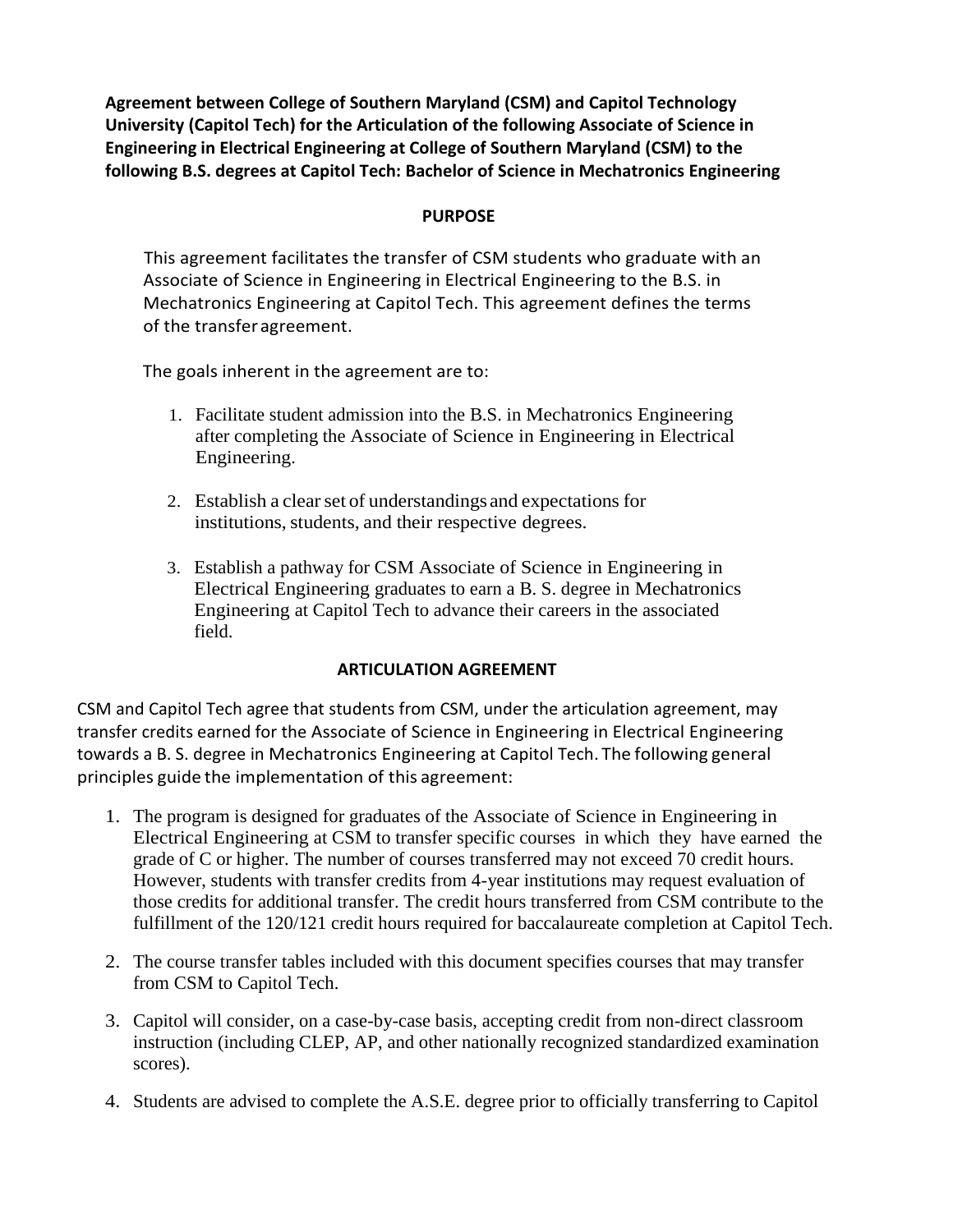Tech.

- 5. CSM students who complete the Associate of Science in Engineering in Electrical Engineering with a 2.5 grade point average will be automatically accepted into the B.S. in Mechatronics Engineering degree program at Capitol Tech.
- 6. Students who complete the associates degree with a GPA of 3.0 or higher and subsequently attend Capitol in either an on campus or synchronous online program full-time will receive transfer scholarships of up to \$10,000 per year.
- 7. Students who transfer to Capitol's asynchronous eight-week term programs will qualify for the partner tuition rate (\$360 per credit hour for 2020-2021)
- 8. At the request of CSM, Capitol Tech will provide general information on the academic progress of CSM students enrolled in any of the Capitol Tech's B.S. programs. Any feedback must adhere to FERPA requirements.
- 9. The Capitol Tech BS in Construction Safety is a Board of Certified Safety Professionals (BCPS) QAP program. Upon graduation, graduates of a BCPS QAP program like this are eligible to apply for the Graduate Safety Practitioner® (GSP®), a BCSP-approved credential necessary to apply for the Certified Safety Professional® (CSP®). In order for Capitol Tech to obtain this status, all the safety, math, and science courses we offer in this program include their mandatory criteria.
- 10.CSM and Capitol Tech agree to monitor the performance of this agreement when any changes to program curriculum occur.
- 11.CSM and Capitol Tech agree to publicize this agreement on their web sites.
- 12.The course transfer tables are subject to a five-year review for updating and revising as necessary by the appropriate CSM and Capitol Tech officials without affecting the signed agreement.
- 13.Either party may terminate the agreement with 60 days advance written notice to the other. Termination of the agreement will not affect any students currently enrolled in the Associate of Science in Engineering in Electrical Engineering who are taking courses at Capitol or who are accepted into the Mechatronics Engineering at Capitol Tech.
- 14.This agreement becomes effective on the date that the last authorizing party has signed the agreement. The last signer will write the date on the signature page.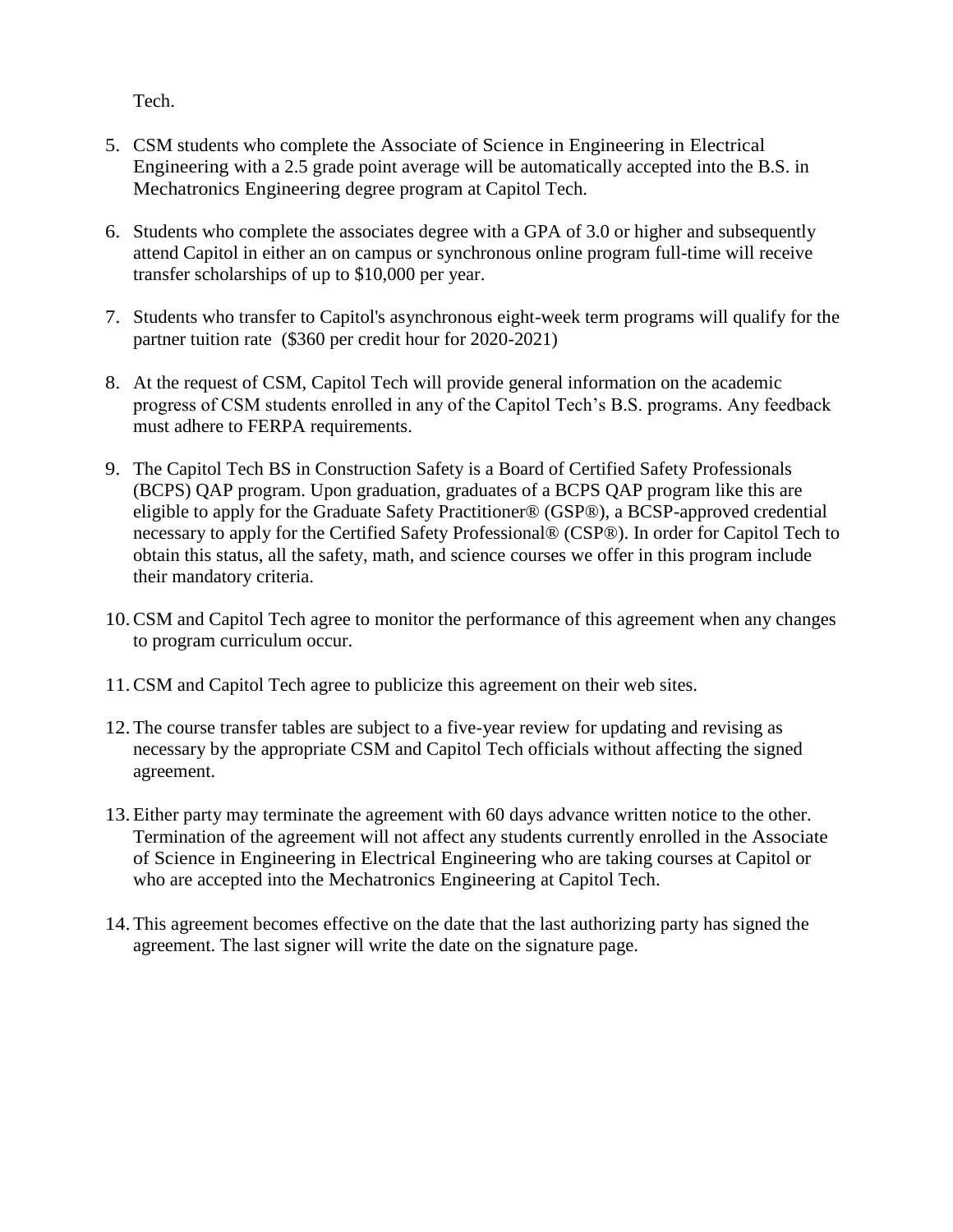#### **Course Transfer Table A.S.E. Electrical Engineering at College of Southern Maryland to B.S. Mechatronics Engineering at Capitol Technology University Bachelor of Science (120 Credits)**

| <b>COURSE NUMBER, TITLE and NUMBER of CREDITS</b>                                                                                                                                                                                     |                                  | <b>COURSE NUMBER, TITLE and NUMBER of CREDITS</b> |                                               |                                   |
|---------------------------------------------------------------------------------------------------------------------------------------------------------------------------------------------------------------------------------------|----------------------------------|---------------------------------------------------|-----------------------------------------------|-----------------------------------|
| <b>Mechatronics</b>                                                                                                                                                                                                                   | 33 Credits                       |                                                   | <b>Computer Science</b>                       | <b>6 Credits</b>                  |
| MEC-155 Intro to Materials Science (3)                                                                                                                                                                                                |                                  |                                                   | CS-150 Intro to Programming Using C (3)       | CSC 1390 (3)                      |
| MEC-210 Engineering Mechanics -<br>Statics (3)                                                                                                                                                                                        | EGR-1210(3)                      |                                                   | CS-200 Programming in $C++$ (3)               |                                   |
| MEC-215 Intro to Engineering Design<br>CAD(3)                                                                                                                                                                                         |                                  |                                                   |                                               |                                   |
| MEC-220 Principles of Mechatronics (3)                                                                                                                                                                                                |                                  |                                                   |                                               |                                   |
| MEC-310 Engineering Mechanics -<br>Dynamics (3)                                                                                                                                                                                       | EGR-2210 (3)<br>(see Note 1)     |                                                   | <b>Mathematics &amp; Science</b>              | <b>30 Credits</b>                 |
| MEC-330 Fluid Mechanics (3)                                                                                                                                                                                                           |                                  |                                                   | CH-120 Chemistry (3)                          | CHE 1350 (3)                      |
| MEC-370 Electronics and<br>Instrumentation (3)                                                                                                                                                                                        |                                  |                                                   | MA-261 Calculus I (4)                         | MTH 1200 (4)                      |
| MEC-375 Engineering Safety (3)                                                                                                                                                                                                        |                                  |                                                   | $MA-262$ Calculus II (4)                      | MTH 1210 (4)                      |
| MEC-410 Kinematics and Dynamics of<br>Machinery (3)                                                                                                                                                                                   |                                  |                                                   | MA-263 Calculus III (4)                       | MTH 2200 (4)                      |
| MEC-455 Mechatronic System Design<br>(3)                                                                                                                                                                                              |                                  |                                                   | MA-340 Ordinary Differential Equations<br>(3) | MTH 2210 (3)                      |
| MEC-462 Automation Systems Design<br>(3)                                                                                                                                                                                              |                                  |                                                   | PH-261 Engineering Physics I (4)              | PHY $1210(3) +$<br>PHY 1210L(1)   |
|                                                                                                                                                                                                                                       |                                  |                                                   | PH-262 Engineering Physics II (4)             | PHY 2200 $(3)$ +<br>PHY 2200L (1) |
| <b>Electronics &amp; Engineering</b>                                                                                                                                                                                                  | 27 Credits                       |                                                   | PH-263 Engineering Physics III (4)            | PHY 2210 $(3)$ +<br>PHY 2210L (1) |
| EL-100 Intro to AC/DC Circuits (3)                                                                                                                                                                                                    | EGR $1100(2) +$<br>EGR 2310L (1) |                                                   |                                               |                                   |
| EL-150 AC/DC Circuits and Analysis (3)                                                                                                                                                                                                | EGR 2310 (3)                     |                                                   | Humanities, Management, and Social Sciences   | 24 Credits                        |
| EL-200 Electronic Device and Circuits<br>(3)                                                                                                                                                                                          |                                  |                                                   | BUS-301 Project Management (3)                | ECN 1015 (3)<br>(See Note 2)      |
| EL-204 Digital Electronics (3)                                                                                                                                                                                                        | EGR 2440 (3)                     |                                                   | EN-101 English Communications I (3)           | ENG 1010 (3)                      |
| EL-262 Microprocessors & Assembly (3)                                                                                                                                                                                                 | EGR 1440 (3)                     |                                                   | EN-102 English Communications II (3)          |                                   |
| EE-285 Programmable Logic Controllers<br>and Networks (3)                                                                                                                                                                             |                                  |                                                   | HU-331 Arts and Ideas (3)                     |                                   |
| EE-340 Systems Engineering (3)                                                                                                                                                                                                        |                                  |                                                   | $SS-351$ Ethics $(3)$                         |                                   |
| EE-353 Power Systems Engineering (3)                                                                                                                                                                                                  |                                  |                                                   | Social Sciences Elective (3)                  | Elective                          |
| EE-453 Control $I(3)$                                                                                                                                                                                                                 |                                  |                                                   | Humanities Elective (3)                       | Elective                          |
|                                                                                                                                                                                                                                       |                                  |                                                   | Humanities Elective (3)                       | Elective                          |
|                                                                                                                                                                                                                                       |                                  |                                                   |                                               |                                   |
|                                                                                                                                                                                                                                       |                                  |                                                   | Total transfer credits = 66                   |                                   |
| Note 1 Students who take EGR-2210 may substitute it for MEC-310 at Capitol.<br>Note 2 Students do not have room for a second social science transfer; however students who take ECN 1015 may substitute it for BUS 301<br>at Capitol. |                                  |                                                   |                                               |                                   |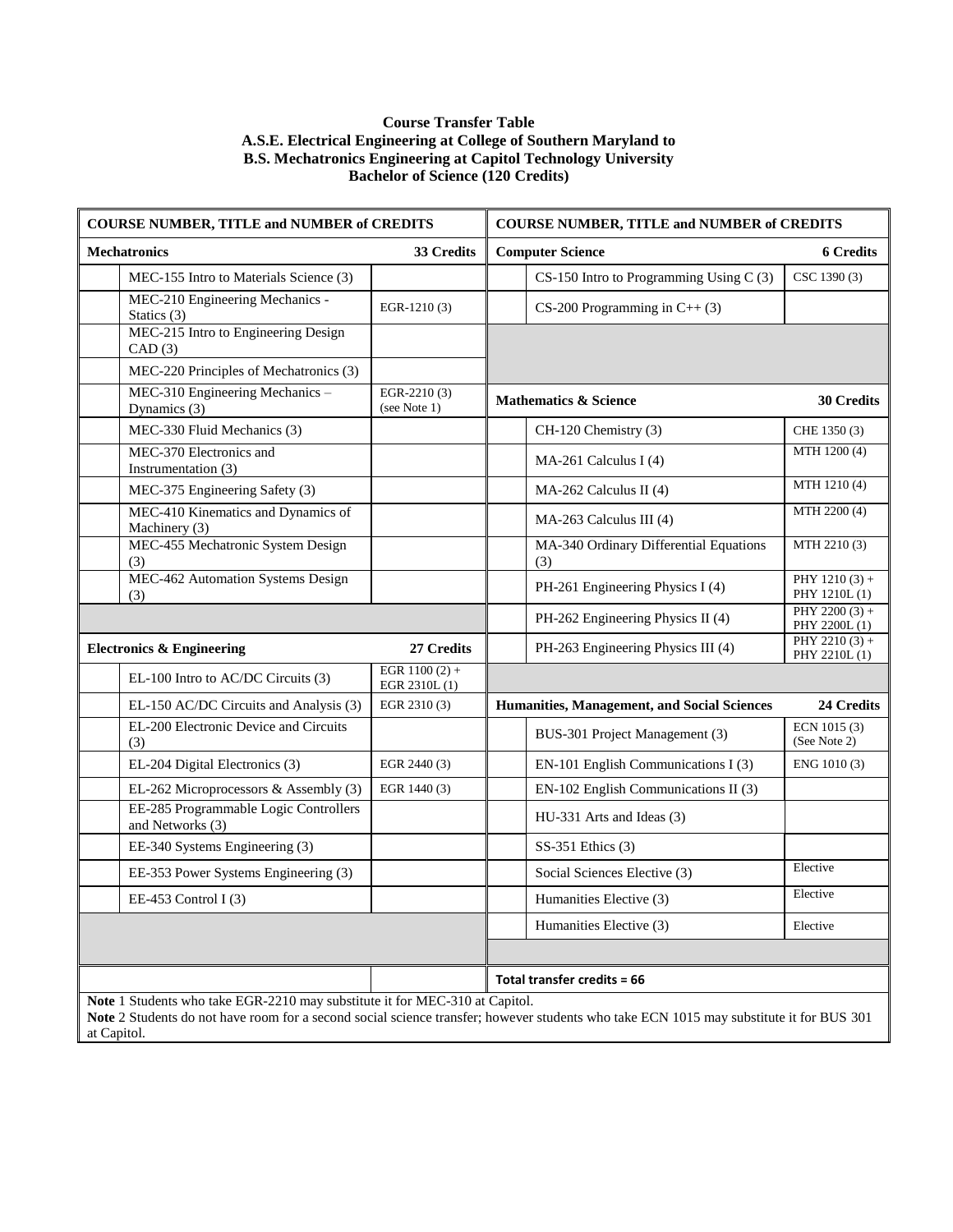### **Authorizing Signatures**

This agreement is authorized for implementation on the \_\_\_\_\_\_\_\_ day of \_\_\_\_\_\_\_\_\_\_\_\_\_\_\_, 2020. Jul 29, 2020

 $\frac{C \cdot C}{\text{Eileen Abel (Jul 8, 2020 14:53 EDT)}}$ <br>[Bradford L. Sims](https://na2.documents.adobe.com/verifier?tx=CBJCHBCAABAACTJor6156W9XvaQxVUKzbKjyvXhbqi4u) (Jul 29, 2020 10:49 EDT)

Bradford L. Sims, PhD Dr. Eileen Abel

President **President President President** of Academic Affairs Capitol Technology University Capitol Technology University College of Southern Maryland

Steve McCaskey

Stephen J. McCaskey, PhD VP for Academic Affairs Capitol Technology University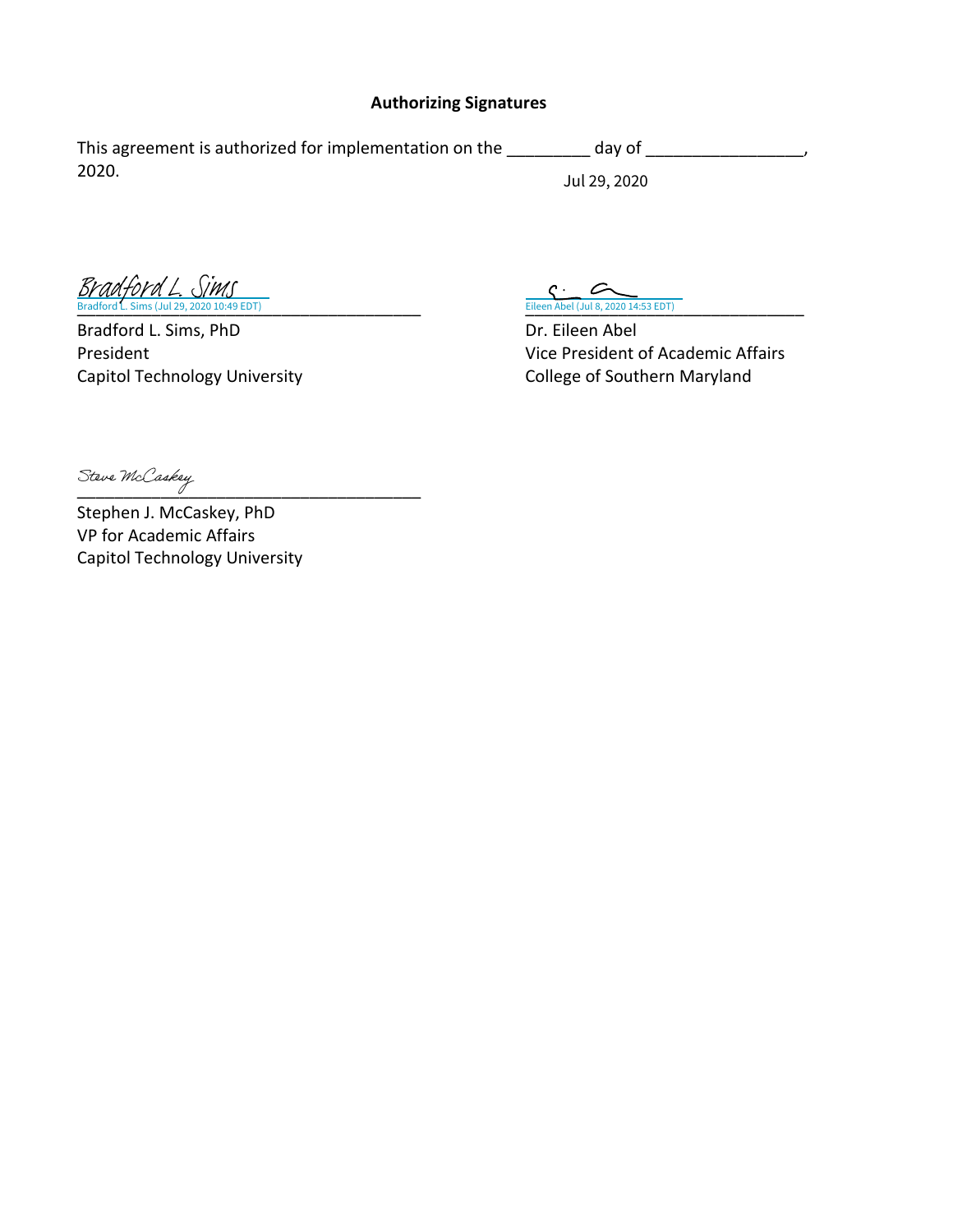# Capitol Technology University ASE Electrical Engineering to BS Mechatronics Engineering

Final Audit Report 2020-07-08

| Created:        | 2020-07-02                                   |
|-----------------|----------------------------------------------|
| By:             | Jacquelyn Rogers (jgrogers@csmd.edu)         |
| Status:         | Signed                                       |
| Transaction ID: | CBJCHBCAABAAvcqv5Gsg1WruxFfPlFj_v_HolObz6iR_ |
|                 |                                              |

## "Capitol Technology University ASE Electrical Engineering to BS Mechatronics Engineering" History

- **D** Document created by Jacquelyn Rogers (jgrogers@csmd.edu) 2020-07-02 - 8:11:02 PM GMT- IP address: 24.233.210.107
- Document emailed to Eileen Abel (edabel@csmd.edu) for signature 2020-07-02 - 8:11:20 PM GMT
- **Email viewed by Eileen Abel (edabel@csmd.edu)** 2020-07-08 - 6:53:07 PM GMT- IP address: 69.251.55.102
- $\mathbb{Z}_{\bullet}$  Document e-signed by Eileen Abel (edabel@csmd.edu) Signature Date: 2020-07-08 - 6:53:24 PM GMT - Time Source: server- IP address: 69.251.55.102
- Signed document emailed to Eileen Abel (edabel@csmd.edu), Dorothy Whitt (dlwhitt1@csmd.edu) and Jacquelyn Rogers (jgrogers@csmd.edu) 2020-07-08 - 6:53:24 PM GMT